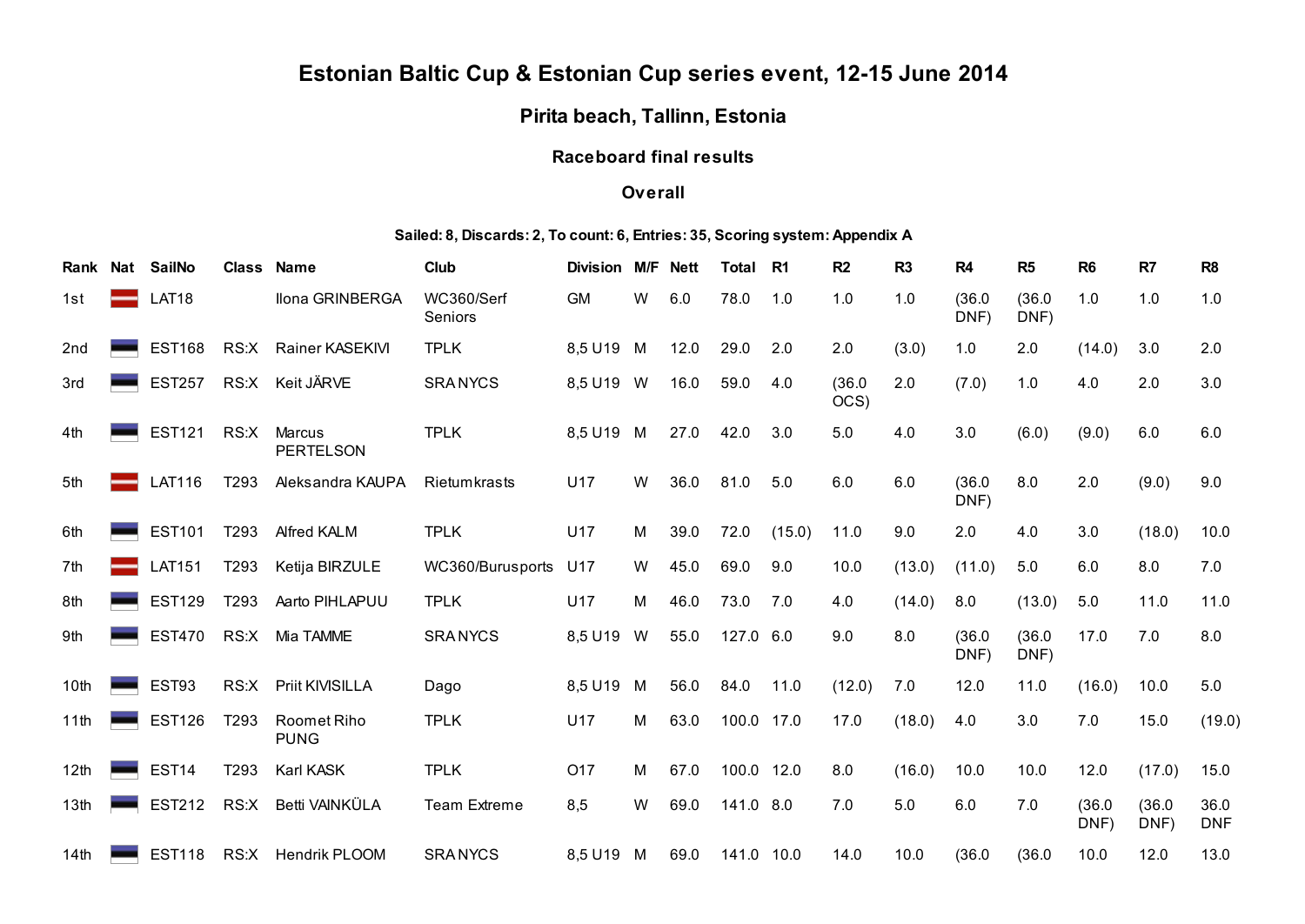|                  |                  |                  |                               |                      |           |   |                     |                   |                |                |                    | DNF)               | DNF)               |                    |                    |                    |
|------------------|------------------|------------------|-------------------------------|----------------------|-----------|---|---------------------|-------------------|----------------|----------------|--------------------|--------------------|--------------------|--------------------|--------------------|--------------------|
| 15 <sub>th</sub> | <b>LAT128</b>    | T293             | Nikola<br><b>CEPLENIECE</b>   | Rietumkrasts         | U17       | W | 70.0                | 101.0 14.0        |                | (15.0)         | 11.0               | 9.0                | 9.0                | 13.0               | 14.0               | (16.0)             |
| 16th             | <b>EST217</b>    | T293             | <b>Brigita VIILOP</b>         | <b>TPLK</b>          | U17       | W | 73.0                | 115.0 16.0        |                | 13.0           | (22.0)             | 5.0                | 12.0               | 8.0                | 19.0               | (20.0)             |
| 17th             | LAT47            | T293             | Namejs<br><b>DREIMANIS</b>    | <b>RIDZENE</b>       | U15       | М | 85.0                | 124.0 18.0        |                | (19.0)         | 12.0               | 13.0               | 14.0               | 11.0               | (20.0)             | 17.0               |
| 18th             | <b>EST42</b>     |                  | Andrus JÕGI                   | Puri                 | <b>GM</b> | м | 86.0                | 158.0 13.0        |                | 3.0            | 17.0               | (36.0)<br>DNF)     | (36.0)<br>DNF)     | 36.0<br><b>DNF</b> | 5.0                | 12.0               |
| 19th             | <b>LAT121</b>    | T293             | Patricija FRISMANE            | Rietumkrasts         | U17       | W |                     | 115.0 187.0 19.0  |                | 18.0           | 15.0               | (36.0)<br>DNF)     | (36.0)<br>DNF)     | 36.0<br><b>DNF</b> | 13.0               | 14.0               |
| 20th             | LAT1151 T293     |                  | Valters<br><b>ZAKREVSKIS</b>  |                      | U17       | м |                     | 125.0 197.0 20.0  |                | 16.0           | 19.0               | (36.0)<br>DNF)     | (36.0)<br>DNF)     | 36.0<br><b>DNF</b> | 16.0               | 18.0               |
| 21st             | <b>EST420</b>    | T293             | Christopher<br><b>LEMBRA</b>  | <b>TPLK</b>          | U17       | м |                     | 131.0 203.0 24.0  |                | 20.0           | 25.0               | (36.0)<br>DNF)     | (36.0)<br>DNF)     | 15.0               | 24.0               | 23.0               |
| 22nd             | <b>EST151</b>    | T293             | <b>Heleri REBANE</b>          | <b>TPLK</b>          | U17       | W |                     | 150.0 222.0 25.0  |                | 24.0           | 20.0               | (36.0)<br>DNF)     | (36.0)<br>DNF)     | 36.0<br><b>DNF</b> | 23.0               | 22.0               |
| 23rd             | EST <sub>9</sub> |                  | Kalev ALLIKVEER               | Puri                 | <b>GM</b> | м |                     | 152.0 224.0       | (36.0)<br>DNF) | (36.0)<br>DNF) | 36.0<br><b>DNF</b> | 36.0<br><b>DNF</b> | 36.0<br><b>DNF</b> | 36.0<br><b>DNF</b> | 4.0                | 4.0                |
| 24 <sub>th</sub> | <b>EST122</b>    | T293             | Oscar NAABEL                  | <b>TPLK</b>          | U15       | м | 157.0               | 229.0             | 22.0           | 22.0           | 24.0               | (36.0)<br>DNF)     | (36.0)<br>DNF)     | 36.0<br><b>DNF</b> | 26.0               | 27.0               |
| 25th             | <b>EST696</b>    | T293             | Gregor<br><b>SCHNEIDER</b>    | <b>TPLK</b>          | U15       | м |                     | 164.0 236.0 26.0  |                | 27.0           | 26.0               | (36.0)<br>DNF)     | (36.0)<br>DNF)     | 36.0<br><b>DNF</b> | 25.0               | 24.0               |
| 26th             | <b>LAT169</b>    | T293             | Annija PUNTE                  | WC360/Burusports U15 |           | W |                     | 167.0 239.0 27.0  |                | 25.0           | 27.0               | (36.0)<br>OCS)     | (36.0)<br>DNF)     | 36.0<br><b>DNF</b> | 22.0               | 30.0               |
| 27th             | <b>EST366</b>    | T293             | Serafima<br><b>AFANASIEVA</b> | <b>SRANYCS</b>       | U15       | W |                     | 170.0 242.0 28.0  |                | 26.0           | 28.0               | (36.0)<br>OCS)     | (36.0)<br>DNF)     | 36.0<br><b>DNF</b> | 27.0               | 25.0               |
| 28th             | <b>EST400</b>    | T <sub>293</sub> | Eva Mari Mahhov               | <b>TPLK</b>          | O17       | W |                     | 171.0 243.0 21.0  |                | 21.0           | 21.0               | (36.0)<br>DNF)     | (36.0)<br>DNF)     | 36.0<br><b>DNF</b> | 36.0<br><b>DNF</b> | 36.0<br><b>DNF</b> |
| 29th             |                  |                  | EST104 T293 Tanel REIGO       | <b>TPLK</b>          | U17       |   | M 173.0 245.0 (36.0 |                   | DNF)           | 23.0           | 23.0               | (36.0)<br>DNF)     | 36.0<br><b>DNF</b> | 36.0<br><b>DNF</b> | 29.0               | 26.0               |
| 30th             |                  |                  | LAT240 T293 Alise PUNTE       |                      | U17       | W |                     | 186.0 258.0 (36.0 | DNF)           | (36.0)<br>DNF) | 36.0<br><b>DNF</b> | 36.0<br><b>DNF</b> | 36.0<br><b>DNF</b> | 36.0<br><b>DNF</b> | 21.0               | 21.0               |
| 31st             |                  |                  | LAT152 T293 Emils PUNTE       | WC360/Burusports U13 |           | M |                     | 189.0 261.0 23.0  |                | (36.0)         | (36.0)             | 36.0               | 36.0               | 36.0               | 30.0               | 28.0               |